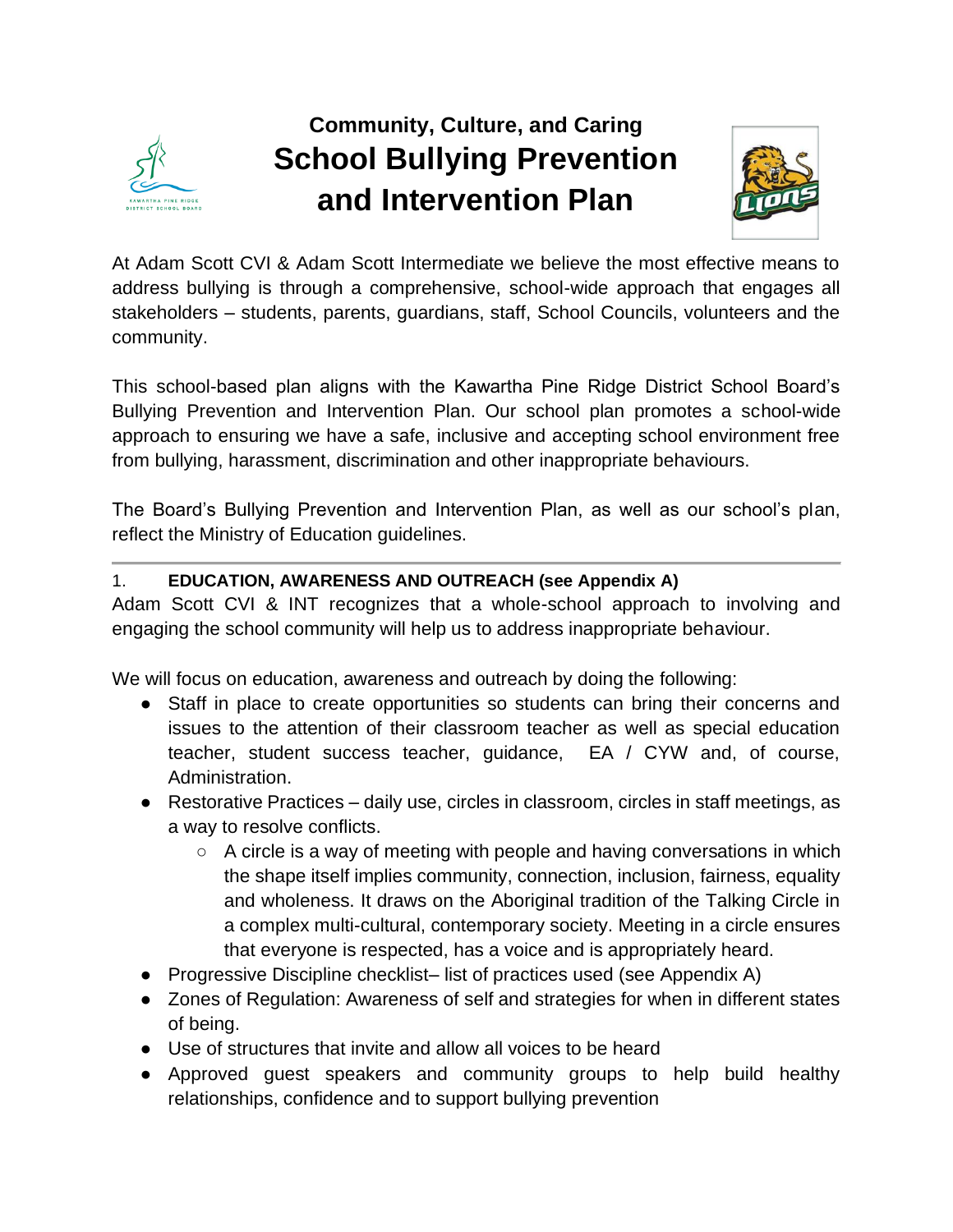- Mindfulness practice and clubs
- Small group social skills sessions with Child and Youth Worker

We will engage parents in conversations about preventing bullying and in promoting a positive school climate by doing the following:

- Engaging our School Council by meeting regularly to discuss Safe Schools and our School Improvement Plan for student well-being
- Ongoing, timely, respectful and responsive lines of communication between home and school
- Parent Survey and Student Survey
- Include information about our self-regulation initiatives in Edsby, on our Website, and in Newsletters
- Support from our community officer
- Support from our School Board Mental Health Clinician

# 2. **EVALUATION OF EVIDENCE (see Appendix B)**

### **Pre-evaluation strategy**

The main issues of concern raised by our students, staff and parents in our school climate surveys and other communications are:

- Students do not always feel comfortable speaking in class
- Students require support to deal with issues of exclusion/ name-calling /insults
- Students do not always have confidence in adult interventions
- Students feel that by reporting concerns that the problems may intensify

The steps we follow for reporting, responding to and following up on issues are as follows:

- Steps outlined in Progressive Discipline
- Safe Schools Incident Report form
- Meeting with students, offering school and/or community supports (guidance teacher, SST, SERT, Mental Health Clinician, PYS, etc.), facilitating restorative conversations, behaviour contracts, contacting parents, meeting with parents when required

Based on our school climate surveys and other communications, we will continue to work on the following areas that need improvement:

- Using structures and processes designed to facilitate student voice in classroom
- Facilitating inclusive practices amongst students
- Building a strong sense of community
- Continuing to educate students and engage them in self-exploration as well as acceptance of others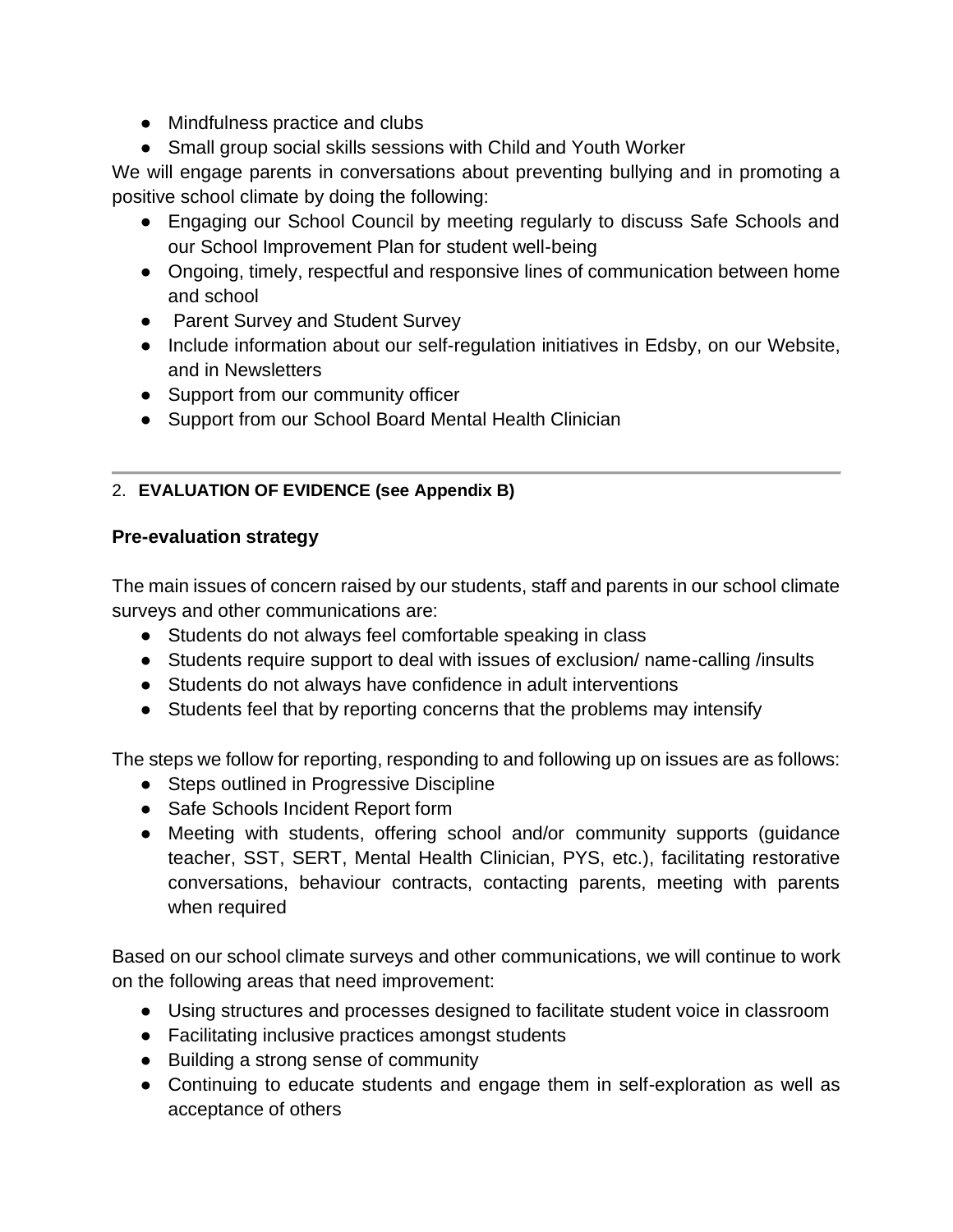● High visibility of staff and regular check-ins with students

#### **3. FOLLOW-UP ACTIONS (Appendix B)**

We will actively communicate our policies, procedures and guidelines to our school community. We also will involve our school community in reviewing our policies, procedures and guidelines relating to bullying, discrimination and harassment), by taking the following steps:

- Meeting as a School Council around Safe Schools issues
- Putting the [School Code of Conduct](https://docs.google.com/document/d/1FtwT7itHaYiIvaX4fwiSez-HxCjw6iMC7vyZ7V9a8V4/edit?usp=sharing) and School Bullying Prevention and Intervention Plan on our school website.
- Ongoing Communication

#### **4. PREVENTION (see Appendix C)**

We recognize that promoting a positive, welcoming and inclusive learning environment will help to prevent bullying, harassment, and discrimination. We are committed to taking steps to prevent bullying.

These steps include active use of our Safe, Caring and Restorative School Team, which promotes a safe, inclusive and accepting school climate. This team will include a student, parent, teacher, non-teaching staff member, community partner and the principal.

The roles and responsibilities of this team are as follows:

- Monitoring School Code of Conduct.
- Review of School Climate Survey
- Share best practices
- Educate the school community

Other steps to prevent bullying, harassment and discrimination will include:

# **A. PROGRAMS TO PREVENT AND RESPOND TO BULLYING**

- 1. Methods of Reporting
- 2. Publicizing KPR's Report Bullying weblink through school newsletters and the school website
- 3. Lunch Buddies (if Covid allows)
- 4. Restorative Practices
- 5. Encouragement to join teams and clubs and mentoring relationships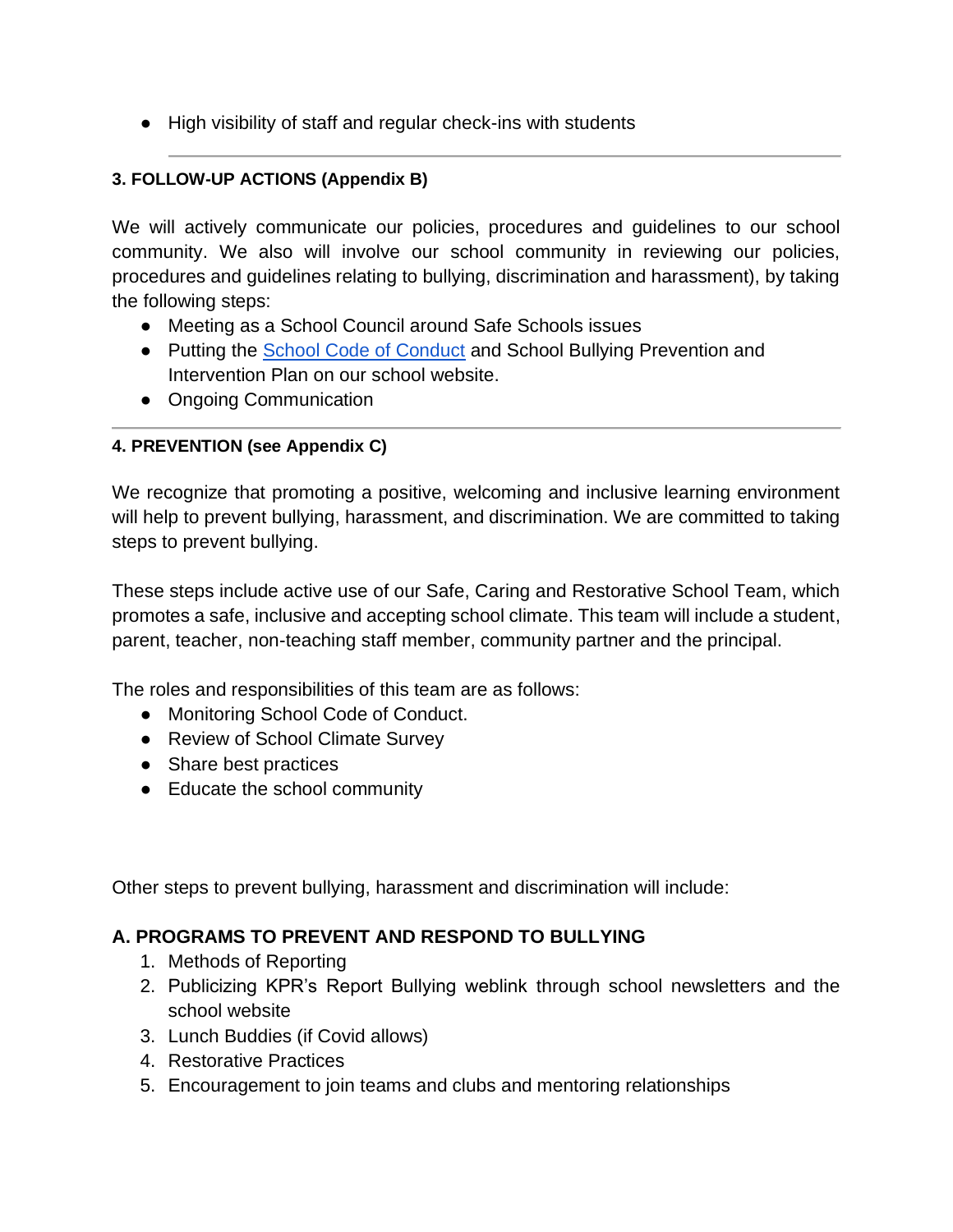# **B. PROGRAMS THAT BUILD POSITIVE RELATIONSHIPS**

- 1. Restorative Practices in classroom and whole school
- 2. Circles in the classroom
- 3. Teams, Clubs, GSA, Leads Program, SHSMs, Homework Club, Indigenous Student Advisors
- 4. School Council meetings
- 5. Structured recess activities

# **C. ACTIVITIES THAT PROMOTE A POSITIVE SCHOOL CLIMATE**

- 1. Ongoing communication
- 2. Spirit Days and School Events
- 3. Special Events Days
- 4. A focus on building relationships in everything we do

# **D. AWARENESS RAISING STRATEGIES FOR STUDENTS**

- 1. Social Emotional Learning Curriculum (Health, Math)
- 2. GSA Club and Staff Equity Representative
- 3. Student Government as a voice for all students
- 4. Participating in Bullying Awareness and Prevention Week, Pink Shirt Days, Black History Month and Orange Shirt Days, a commitment to Truth and Reconciliation woven into everything we do

# **E. RAISING AWARENESS AND ENGAGING PARENTS AND THE COMMUNITY**

- 1. Mental Health KPR Parent Conference
- 2. Student and parent outreach and education around cyberbullying
- 3. Ongoing communication
- 4. School Council

# **F. CURRICULUM AND DAILY LEARNING**

- 1. Building safe classroom communities using the 5 themes and 5 useful questions of Restorative Practice:
	- a. Everyone has a unique and equally valued perspective.
		- i. What's happened from your perspective?
	- b. Thoughts influence emotions, emotions influence actions.
		- i. What were you thinking at the time and what have you thought about since?
	- c. Empathy and consideration.
		- i. Who has been affected and how?
	- d. Needs and unmet needs/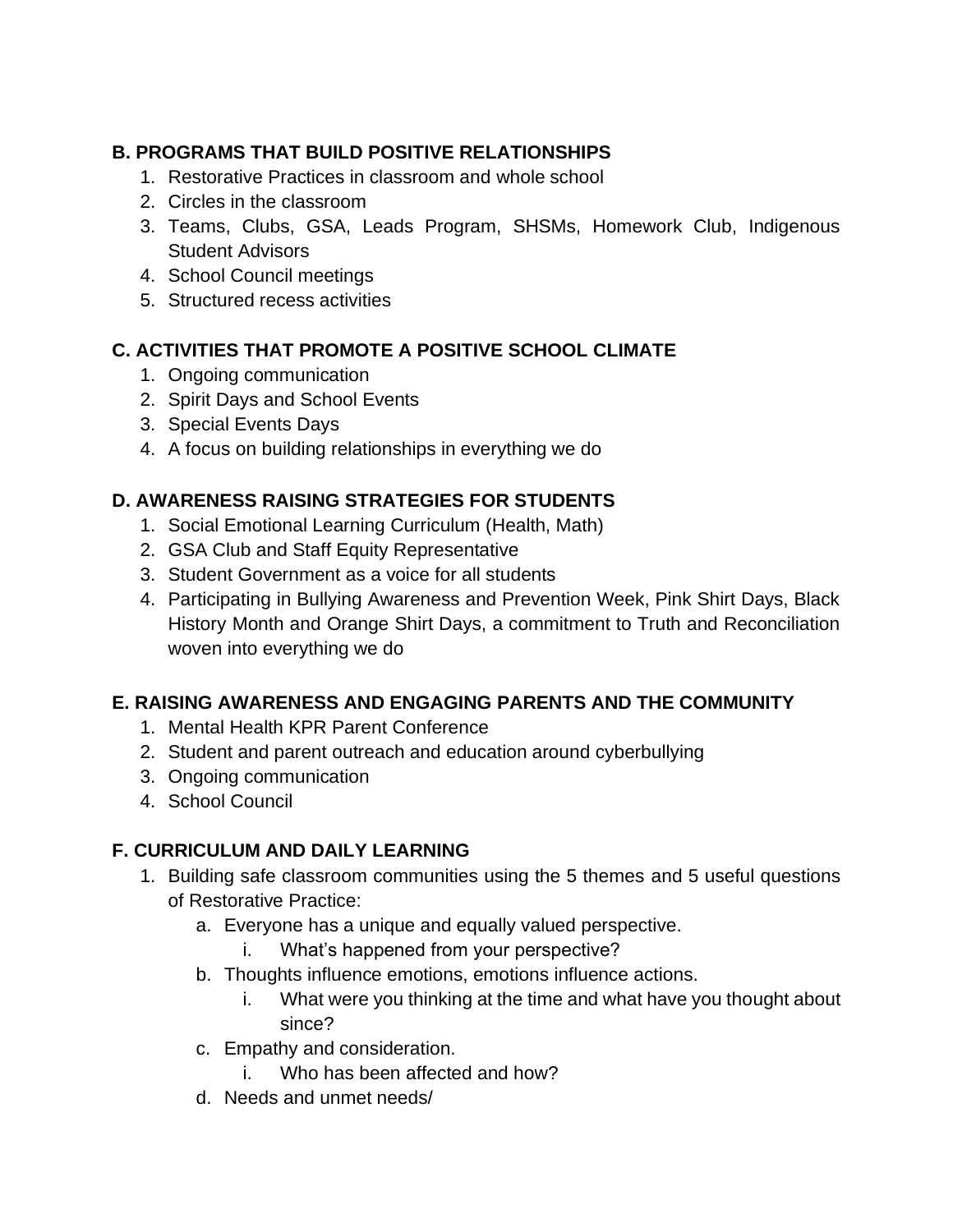- i. What do you need so that things can be put right and everyone can move on?
- e. Collective responsibility for problem solving and decision making
	- i. How can you address these various needs together?

# **G. STAFF AND STUDENT ROLE MODELS**

Inclusive activities are provided throughout the year. Staff model restorative language and behaviour to solve problems.

We also have identified the following learning and training opportunities for staff and the school community:

- 1. Staff training in Wellness, Mental Health, and Trauma-Informed Classroomsongoing
- 2. Equity training ongoing

# **5. INTERVENTION AND SUPPORT STRATEGIES (see Appendix C)**

We will take the following steps to respond to all incidents of bullying, harassment, discrimination and other inappropriate behaviours, and to support students.

- 1. Provide Safe Methods for Students to Report Bullying
- 2. Speak to a Teacher, Guidance Teacher, SERT, SST, VP, Principal
- 3. KPRDSB Report Bullying Web link available on all school websites
- 4. Via parent/guardian conversation with school staff
- 5. Texting or emailing a school staff member
- 6. Kids Help Phone Line available on all school websites
- 7. Restorative practices
- 8. Progressive discipline
- 9. Reintegration of students from suspensions or expulsions
- 10.Educating, Modeling, Leading

# 11.**APPENDIX A – BULLYING DEFINITIONS AND COMMUNICATION**

We use the Ministry of Education's definition of bullying as follows:

*Bullying -* means aggressive and typically repeated behaviour by a pupil where,

(a) the behaviour is intended by the pupil to have the effect of, or the pupil ought to know that the behaviour would be likely to have the effect of,

- (i) causing harm, fear or distress to another individual, including physical, psychological, social or academic harm, harm to the individual's reputation or harm to the individual's property, or
- (ii) creating a negative environment at a school for another individual, and

(b) the behaviour occurs in a context where there is a real or perceived power imbalance between the pupil and the individual based on factors such as size,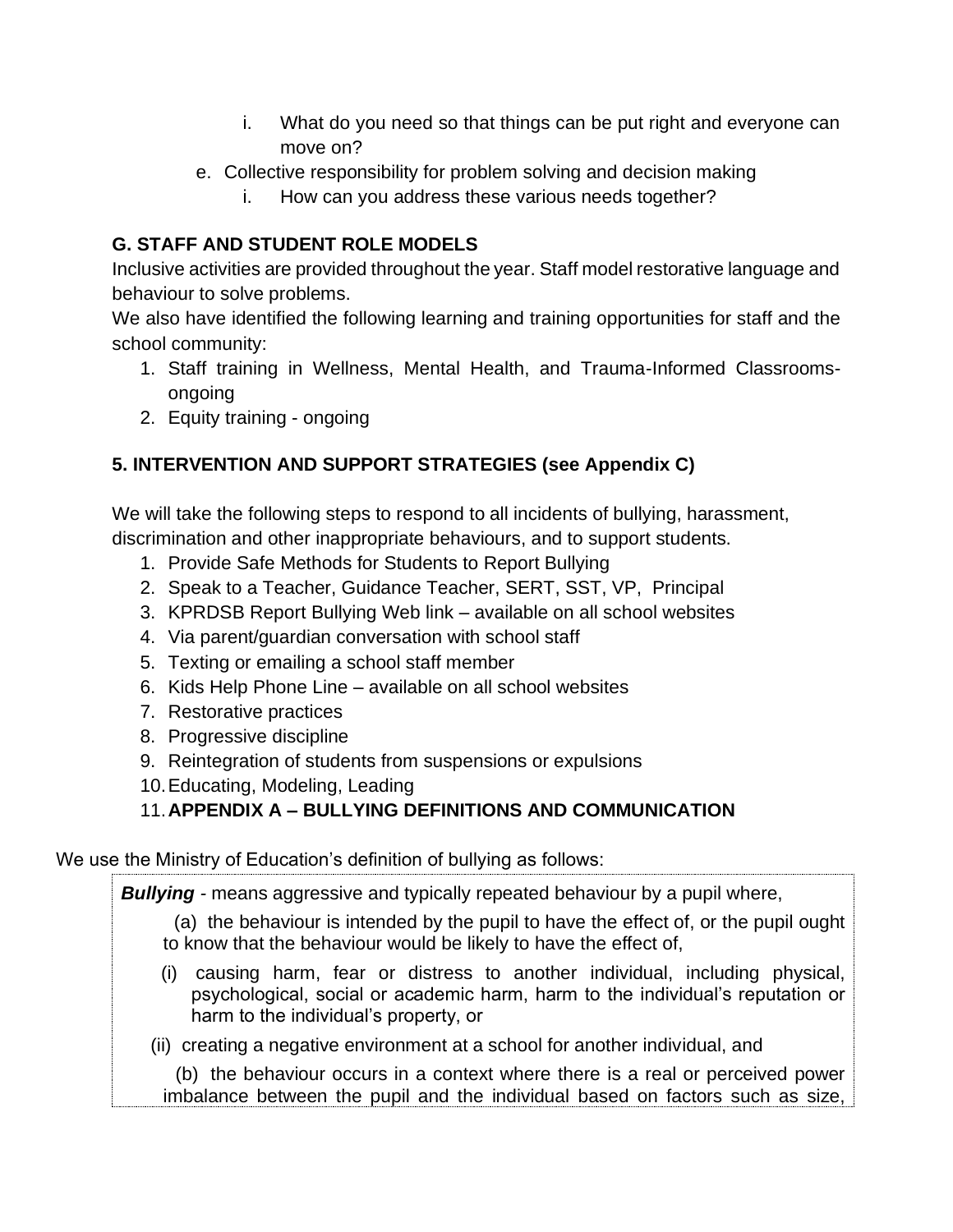strength, age, intelligence, peer group power, economic status, social status, religion, ethnic origin, sexual orientation, family circumstances, gender, gender identity, gender expression, race, disability or the receipt of special education ("intimidation").

For the purposes of the definition of "bullying" above, behaviour includes the use of any physical, verbal, electronic, written or other means.

#### *Cyber-bullying*

For the purposes of the definition of "bullying" above, bullying includes bullying by electronic means (commonly known as cyber-bullying), including,

- (a) creating a web page or a blog in which the creator assumes the identity of another person;
- (b) impersonating another person as the author of content or messages posted on the internet; and

 (c) communicating material electronically to more than one individual or posting material on a website that may be accessed by one or more individuals.

In other words, bullying:

- is a deliberate act to harm or exclude someone or "put someone down"
- usually happens more than once over time
- involves someone having more power over another and abusing that power

Cyber-bullying means using the internet, social media, texting or other electronic means to bully someone.

In communicating with students, staff and our school community, we will:

- Identify different types of bullying, including cyber-bullying
- Understand the myths and realities of bullying behaviour
- Identify bullying and how it is different from conflict, aggression and teasing
- Understand power and relationships among peers
- Identify how bias, prejudice and hate can lead to bullying
- Identify different signs and underlying factors of bullying, such as body image, racism, sexism, homophobia, disability, etc.
- Understand a "whole school approach" and the importance of everyone contributing to a positive school climate for student achievement, success and well-being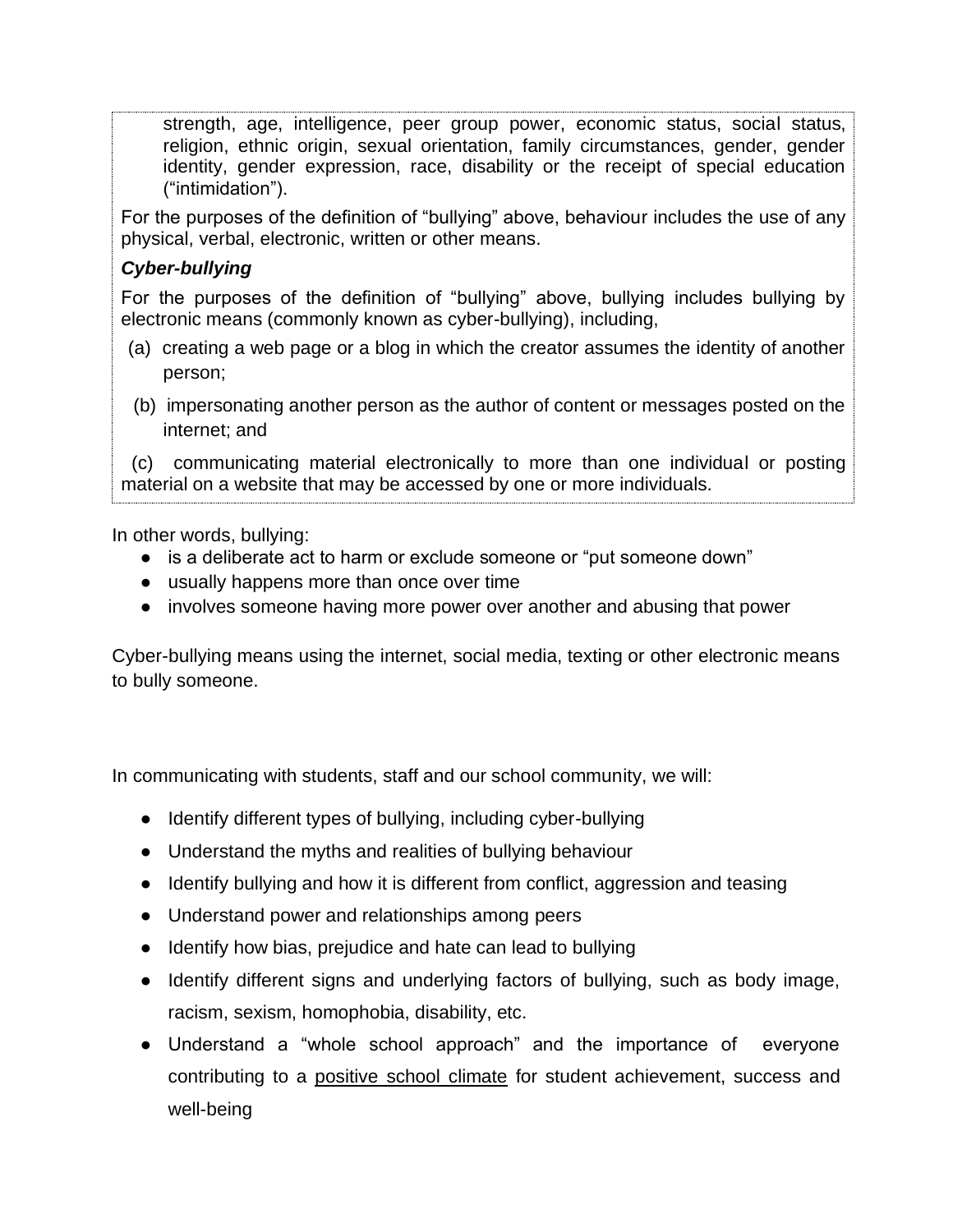- Understand the factors that contribute to a safe, inclusive, caring and accepting school climate
- Identify ways to make students aware of how they can help prevent and respond to bullying
- Identify ways to engage parents in conversations about preventing bullying and promoting a positive school climate
- Reach out to parents and the broader school community to promote safe, caring, inclusive school environments
- Engage students in self-reflection about our relationships and interactions, and focus on promoting healthy relationships
- Become knowledgeable and share information about community partners and resources available in our community

We also will share with our school community, all related policies and procedures. These include the Board and School Code of Conduct, equity and inclusive education policy and guidelines for religious accommodations, procedures to address incidents of discrimination, progressive discipline approach, and bullying prevention and intervention plans and strategies.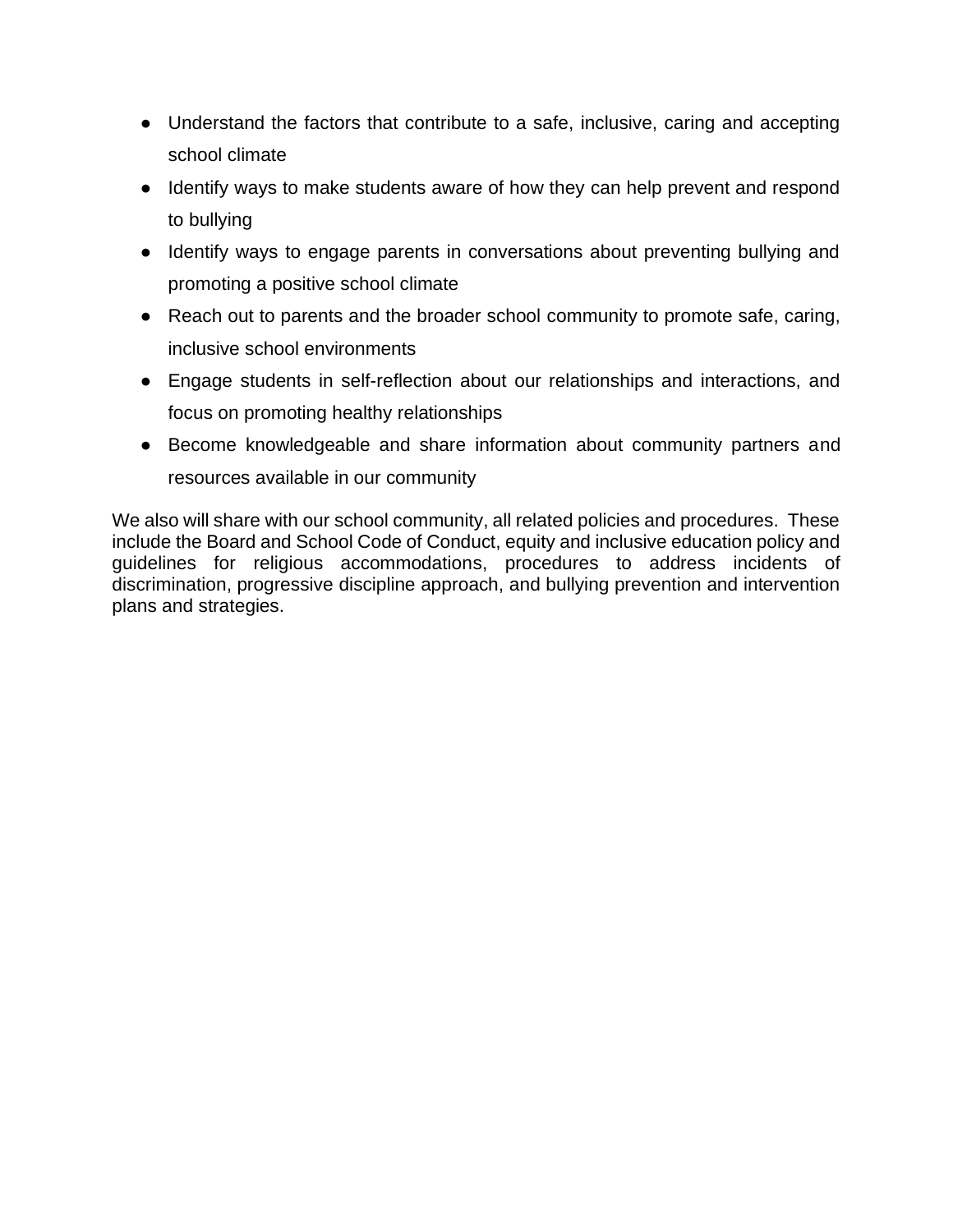#### **APPENDIX B - EVALUATION OF EVIDENCE**

We recognize that effective anti-bullying strategies must be based on evidence. We will base our bullying prevention and intervention strategies, practices and programs on evidence from our school climate surveys and other relevant information and communications we receive. We will measure the success of our anti-bullying initiatives and strategies:

- Evaluate the evidence to identify the main areas of concern and issues in the physical environment, determine current procedures, and assess the success of those procedures, based on the results of the school climate surveys and other relevant information.
- Identify students involved in bullying (including the bully, the person being bullied, and those who may have witnessed or been affected by the bullying), as well as identify and assess individuals' contributions to the incident(s).
- Review and update our anti-bullying strategies as a result of gathering new information, and share the information with our school community.

#### **FOLLOW-UP ACTIONS**

We will evaluate the results of future school climate surveys to make sure our follow-up actions were effective. This evidence will identify and measure the success of steps we took to prevent or respond to bullying and to support students. This will help us to make further changes, where needed, to ensure safe, caring, welcoming and inclusive school environments.

#### **POLICY AND PROCEDURES**

We recognize that a consistent, whole school approach, strong policies and appropriate legislation are important for bringing widespread change.

We also recognize that our policies and goals must address the challenges identified in our school climate surveys and other data.